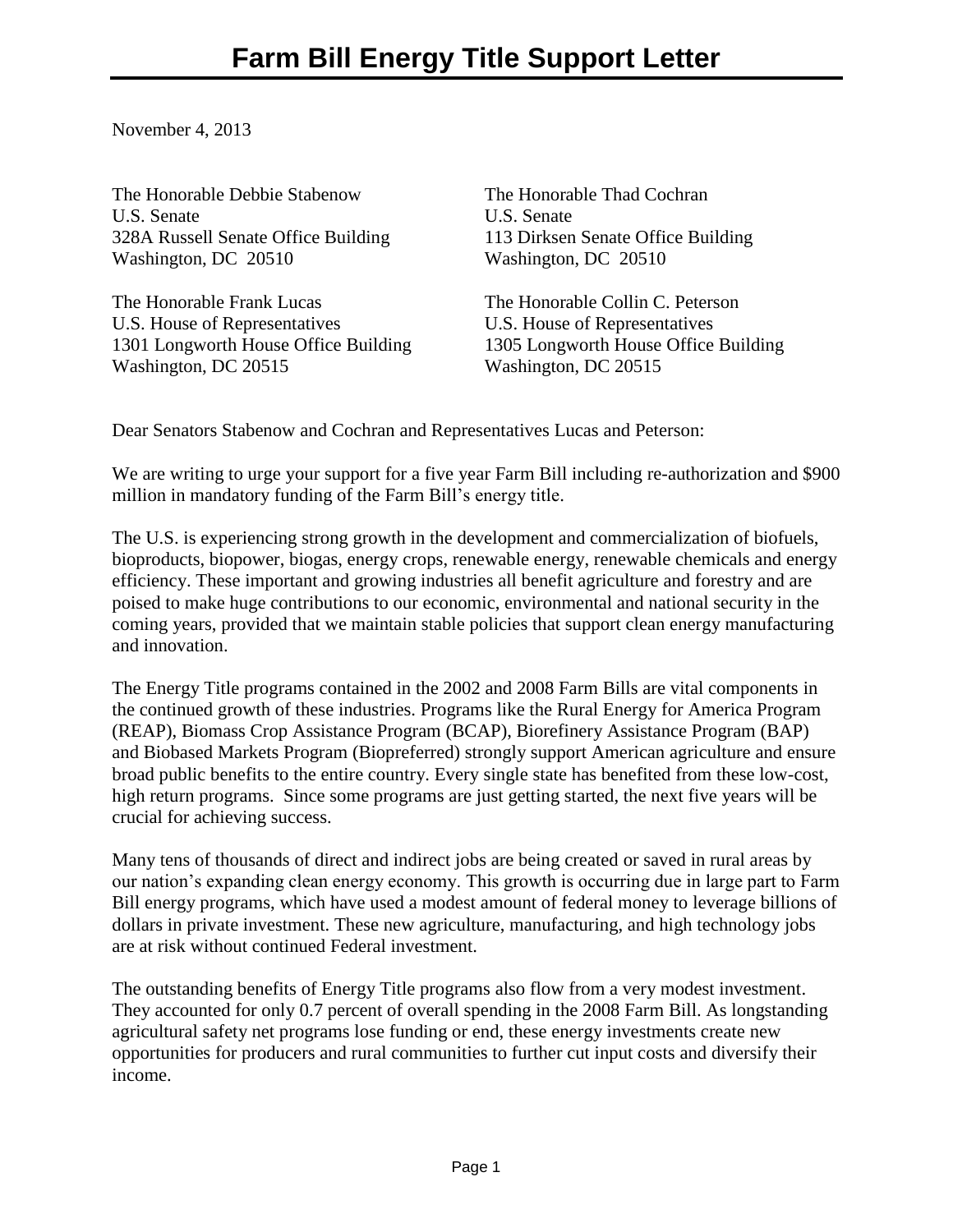We recognize the fiscal challenges facing your committees as a new Farm Bill is completed this year. However, for all of the reasons noted above, we urge you to ensure the vital Energy Title programs are re-authorized and afforded significant mandatory funding over the life of the legislation. We believe the Senate's bi-partisan investment must be preserved. Helping to grow the economy in these low-cost, but transformative ways will help ease the fiscal challenge in the years ahead while also addressing other critical national challenges.

We commend you for your leadership on all of these important issues and pledge to work with you to craft farm and energy policies that work for all of agriculture, clean energy industries and rural America.

Thank you.

Sincerely,

## **National Groups**

25 x 25 Alliance Advanced Biofuels Association Advanced Biofuels USA Agriculture Energy Coalition American Agriculture Movement American Biogas Council American Coalition for Ethanol American Coalition On Renewable Energy American Council for an Energy-Efficient Economy: ACEEE American Security Action Fund American Soybean Association American Wind Energy Association Association of Equipment Manufacturers Bio Feedstock Industry Association Biomass Power Association Biotechnology Industry Organization Center for Rural Affairs Distributed Wind Energy Association Energy Future Coalition Environmental and Energy Study Institute The Geothermal Exchange Organization Growth Energy International District Energy Association National Association of Conservation **Districts** National Association of State Energy **Officials** National Center for Appropriate Technology National Corn Growers Association

National Farmers Union Pinchot Institute for Conservation Renewable Fuels Association Solar Energy Industries Association

## **State and Regional Groups**

Alabama Agribusiness Council Alabama Environmental Council Alliance for Affordable Energy Alliance for Clean Energy New York Arkansas Advanced Energy Association Arkansas Interfaith Power and Light Association of Illinois Electric Cooperatives Bio Nebraska Life Sciences Association Biocom BioEnergyComparators BioForward BlackBelt Cooperative California Interfaith Power & Light Clean Energy Group Colorado Harvesting Energy Network Connecticut Interfaith Power & Light Dakota Rural Action Delaware Interfaith Power and Light East Tennessee Clean Fuels Coalition Environmental Law & Policy Center Eureka Springs Citizens Climate Action Committee Florida Biofuels & Bioenergy Association, Inc. Fresh Energy